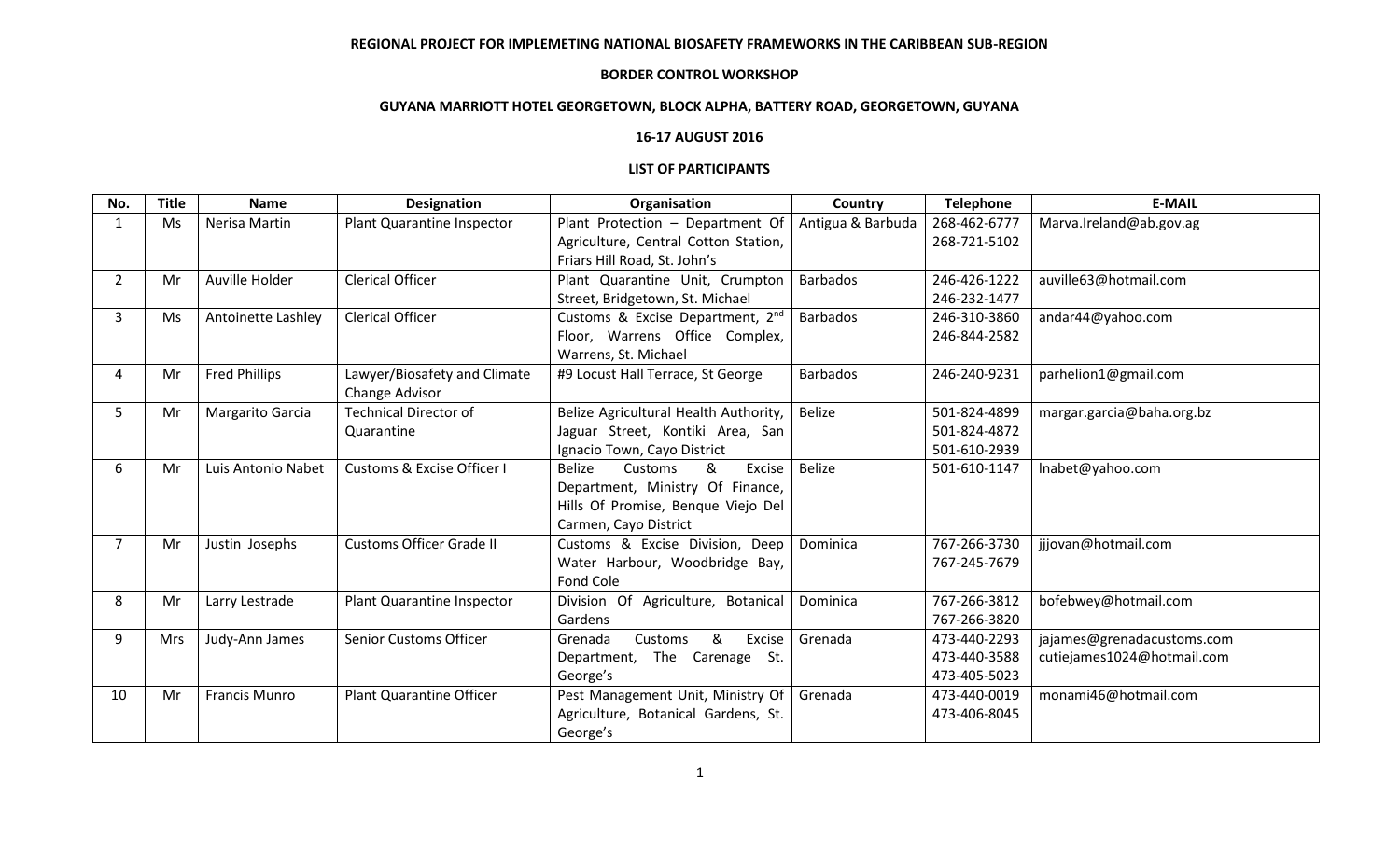| 11 | Mr  | <b>Teni Housty</b> | Attorney-at-Law/Mediator &<br>Legal Consultant | &<br>Housty<br>Yearwood<br>Fraser,<br>260<br>Middle<br>Attorneys-at-Law,<br>Street, North Cummingsburg,<br>Georgetown, Demerara         | Guyana            | 592-226-0891<br>592-223-5017                  | thousty@fhylaw-gy.com                             |
|----|-----|--------------------|------------------------------------------------|-----------------------------------------------------------------------------------------------------------------------------------------|-------------------|-----------------------------------------------|---------------------------------------------------|
| 13 | Mr  | Seon Brown         | Group Leader                                   | Cheddi Jagan International Airport<br>(CJIA), Customs, Excise and Trade<br>Guyana<br>Operations,<br>Revenue<br>Authority, CJIA, Timehri | Guyana            | 592-615-4488<br>592-261-2246                  | ceonbrown@gmail.com                               |
| 14 | Ms. | Simone Beckles     | <b>Assistant Commissioner</b>                  | and<br>Trade<br>Customs,<br>Excise<br>Guyana<br>Operations,<br>Revenue<br>201-202<br>Authority,<br>Camp<br>Street, Georgetown           | Guyana            | 592-669-3467                                  | sbeckles@gra.gov.gy                               |
| 15 | Ms  | Adele Pierre       | <b>Plant Quarantine Officer</b>                | National<br>Plant<br>Protection<br>(NPPO),<br>Organisation<br>Guyana<br>School of Agriculture, Mon Repos,<br>ECD                        | Guyana            | 592-220-2456;<br>592-220-5858<br>592-612-1093 | Adele17_gy@hotmail.com                            |
| 16 | Ms  | Zareefa Bacchus    | <b>Plant Quarantine Officer</b>                | National<br>Plant<br>Protection<br>(NPPO),<br>Guyana<br>Organisation<br>School of Agriculture, Mon Repos,<br>ECD                        | Guyana            | 592-220-5858<br>592-602-6730                  | zareefanppo@gmail.com<br>nppogy@gmail.com         |
| 17 | Ms  | Kendra Belgrave    | <b>Plant Quarantine Officer</b>                | National<br>Plant<br>Protection<br>(NPPO),<br>Organisation<br>Guyana<br>School of Agriculture, Mon Repos,<br><b>ECD</b>                 | Guyana            | 592-626-8716                                  | Taki4life@yahoo.com                               |
| 18 | Mr  | Dion Berridge      | Senior Grade IV Customs<br>Officer             | Walwyn Avenue Buckleys<br>Site,<br>Basseterre                                                                                           | St. Kitts & Nevis | 869-665-7130                                  | dionberridge@skncustoms.com<br>dimkberr@gmail.com |
| 19 | Ms  | Hazel Shakema      | <b>Plant Quarantine Assistant</b>              | Agriculture<br>Department,<br>#17<br>Limekiln Project                                                                                   | St. Kitts & Nevis | 869-760-0999                                  | shakemahazel94@gmail.com                          |
| 20 | Mr  | Shem Joseph        | Customs Inspector 1                            | Customs & Excise Department,<br>Jeremie Street                                                                                          | St. Lucia         | 758-287-4274                                  | shemj@hotmail.com                                 |
| 21 | Ms  | Glatta Gabriel     | Customs & Excise Officer III                   | Customs & Excise Department,<br>Jeremie Street, Castries                                                                                | St Lucia          | 758-452-4191                                  | ggabriel@customs.gov.lc                           |
| 22 | Ms  | Natisha Duncan     | Agricultural Officer III                       | Ministry of Agriculture, Research                                                                                                       | St. Lucia         | 758-468-5600                                  | nati1407@yahoo.com                                |